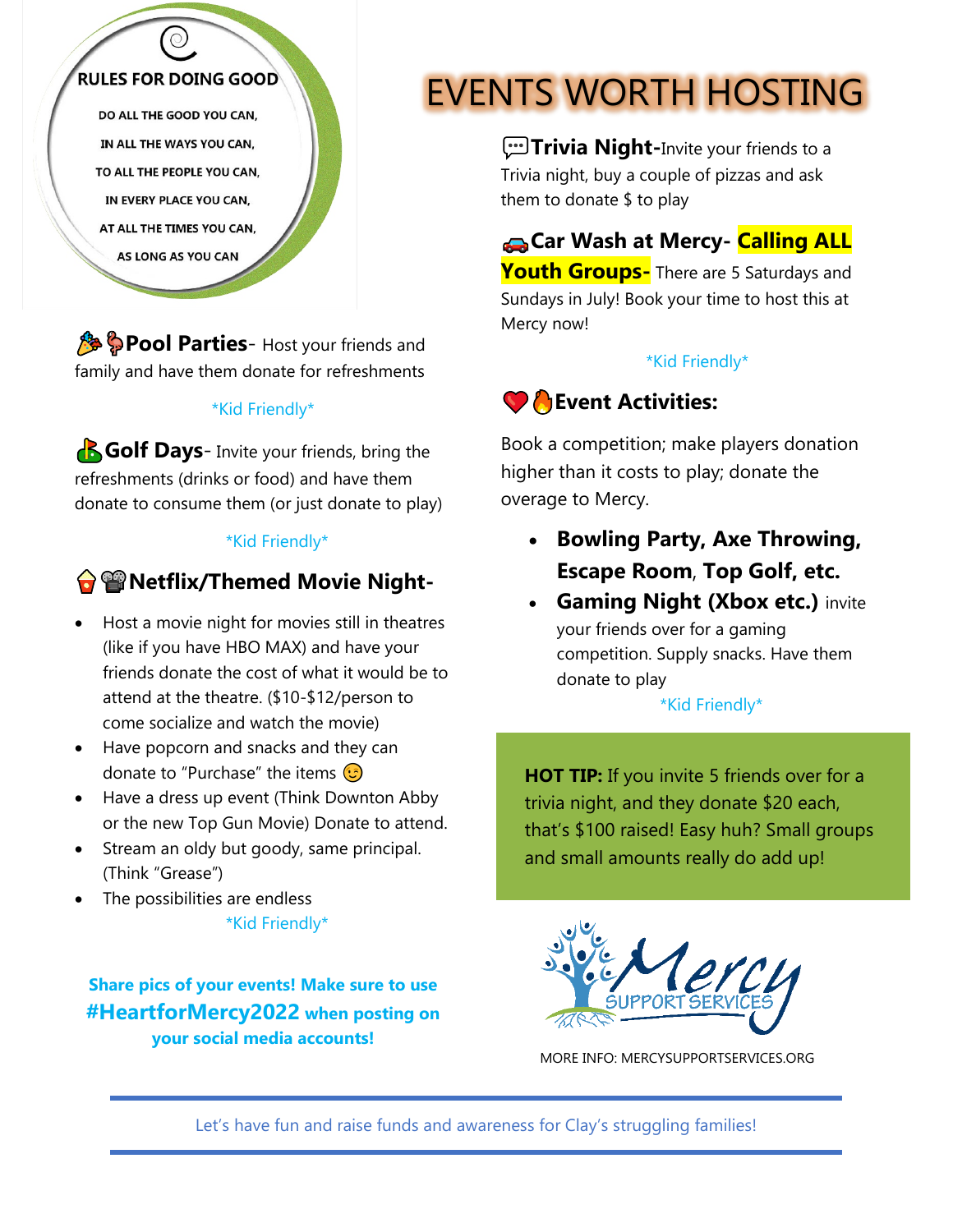# EVENTS WORTH HOSTING pg. 2

 $\bullet$  **Step/Fitness Challenge-** Challenge

your friends to do 10K steps a day or 50 pushups a day (etc.) Ask people to sponsor their journey. Not only will they get in shape, they'll raise money doing it.

#### \*Kid Friendly\*

### $\bigcirc$ **Adopt A Box Fitness Challenge-** Create

boxes that have simple, tough, and silly exercises that you and your team will tackle to raise money for **MERCYI** 

Each box will have a donation amount, a workout challenge and a team member who will be performing the exercise!

Have them choose a box, send the donation and you post a video of the workout challenge with a personal shoutout/thank you to the sponsor.

#### \*Kid Friendly\*

**Biggest Loser-** Challenge your friends over the course of July to get healthy and lose a couple of pounds. Make it a donation to participate. Winner gets a little healthier, and bragging rights.

**Share pics of your events! Make sure to use #HeartforMercy2022 when posting on your social media accounts!**

**Birthday fundraiser-** Facebook or donate directly to Mercy. Use your individualized QR Code

 $\odot$ **Bunco/Bingo-** Host a game night and provide small prizes for the winner. Make it a donation to be able to play

**W** Viral Video Challenge- Challenge your friends to create Tik Tok's or funny video clips; post them over the course of a week and keep track of who get the most likes. Make it a donation to participate. Overall "Like" winner gets bragging rights.

#### \*Kid Friendly\*

## ������**Mustache or Beard Growing Competition- Call all guys (and girls to encourage your boyfriend or spouse)** who

can grow the best mustache in 31 days? Have participants do a before and after pic. Donate to participate. Prize at the Mercy Summer Finale.

**AScavenger Hunt-** Get the Kids involved. Make it a "Learn more about Clay County" or go to a mall and ask for items on list etc. Let us know if you need ideas.

#### \*Kid Friendly\*

**Danceathon-** Think Sorority fundraisers... have a blast dancing all night with your friends and raise money for Mercy. Get pledges/donations for every hour after midnight you dance



MORE INFO: MERCYSUPPORTSERVICES.ORG

**HOT TIP:** Use the phrase: "We hope you can partner with us and help raise money for a great organization!"

Let's have fun and raise funds and awareness for Clay's struggling families!